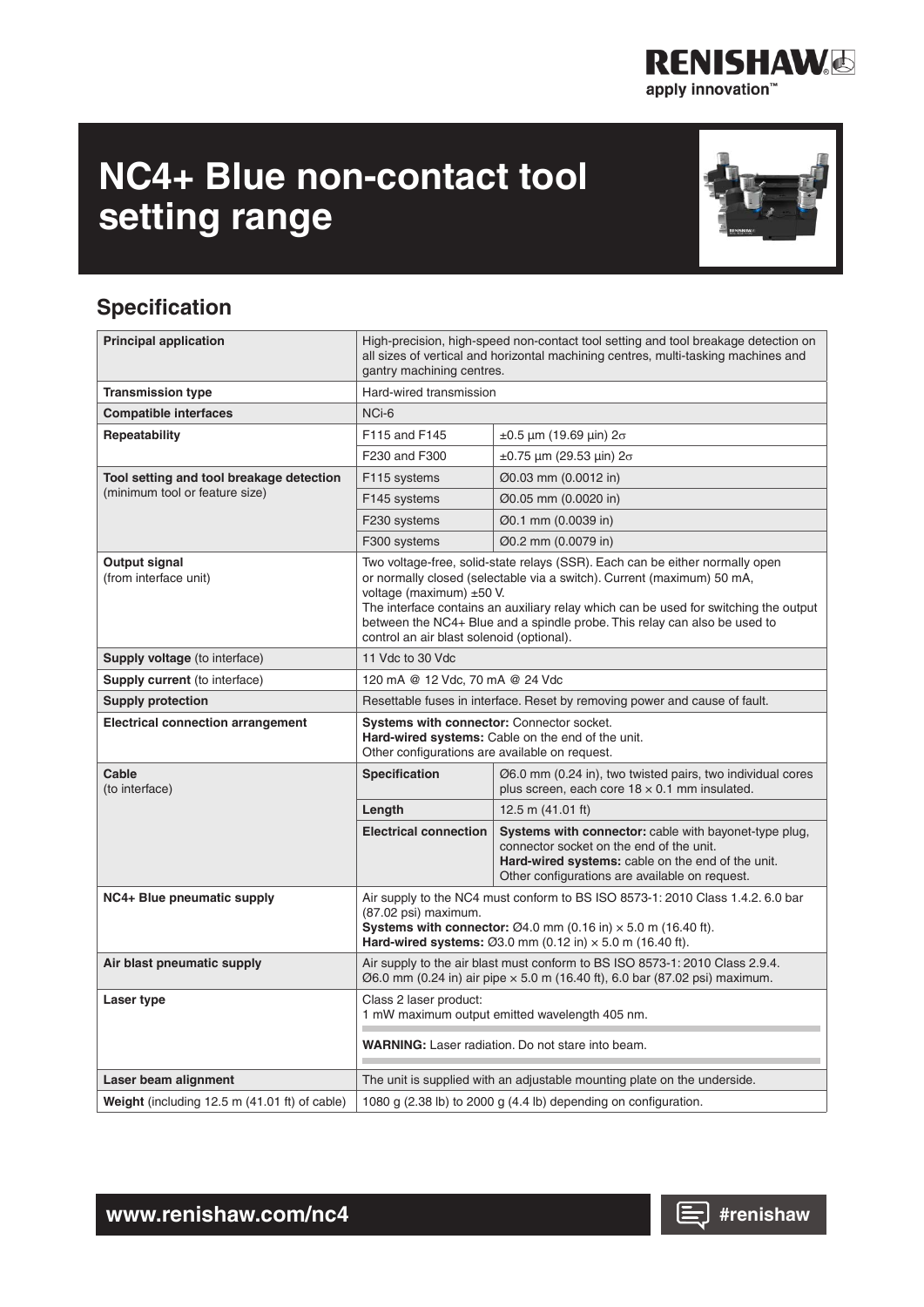

## **Specification (continued)**

| <b>Mounting</b>    | M4 ( $\times$ 3), M10 (3/8 in) or M12 ( $\frac{1}{2}$ in) bolts for mounting via adjuster plate (not<br>supplied).<br>Other fixing arrangements are available on request. |                                                                             |
|--------------------|---------------------------------------------------------------------------------------------------------------------------------------------------------------------------|-----------------------------------------------------------------------------|
| <b>Environment</b> | IP rating                                                                                                                                                                 | IPX6 and IPX8, BS EN 60529:1992+A2:2013<br>(IEC 60529:1989+A1:1999+A2:2013) |
|                    | Storage temperature                                                                                                                                                       | $-25$ °C to +70 °C (-13 °F to +158 °F)                                      |
|                    | Operating temperature                                                                                                                                                     | +5 °C to +55 °C (+41 °F to +131 °F)                                         |

# **NC4+ Blue hard-wired system dimensions**



## **NC4+ Blue straight connector dimensions**

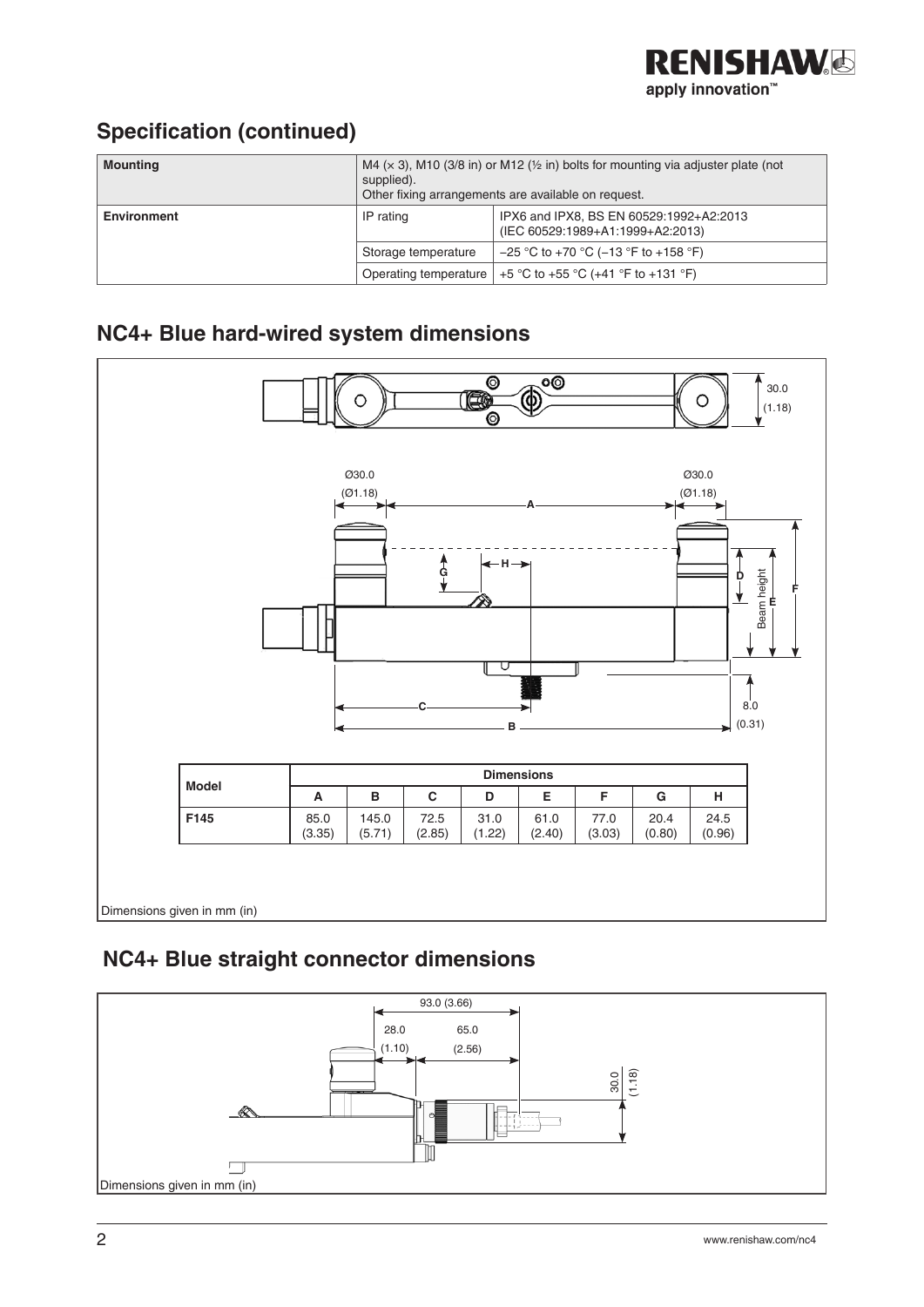



#### **NC4+ Blue with connector dimensions**

 **NC4+ Blue 90° connector dimensions**